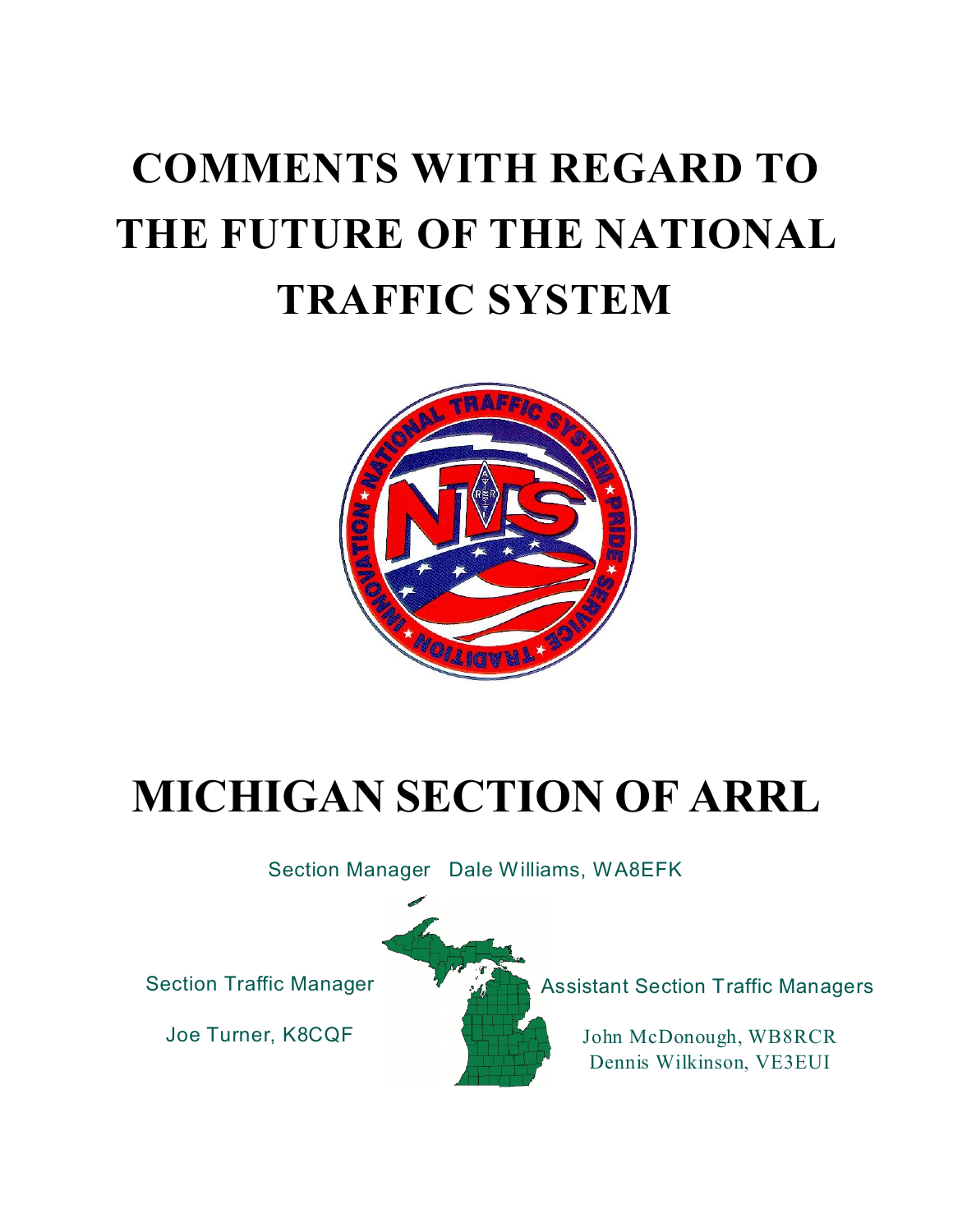# TABLE OF CONTENTS

| <b>Executive Summary</b> |  |
|--------------------------|--|
|                          |  |
|                          |  |
|                          |  |
| Trends and Opportunties  |  |
|                          |  |
|                          |  |
|                          |  |
|                          |  |
|                          |  |
|                          |  |
|                          |  |
|                          |  |
|                          |  |
|                          |  |

#### Documentation

| Exhibit 102001-2003 SEC and STM frequency of reporting 30 |  |
|-----------------------------------------------------------|--|
|                                                           |  |
|                                                           |  |

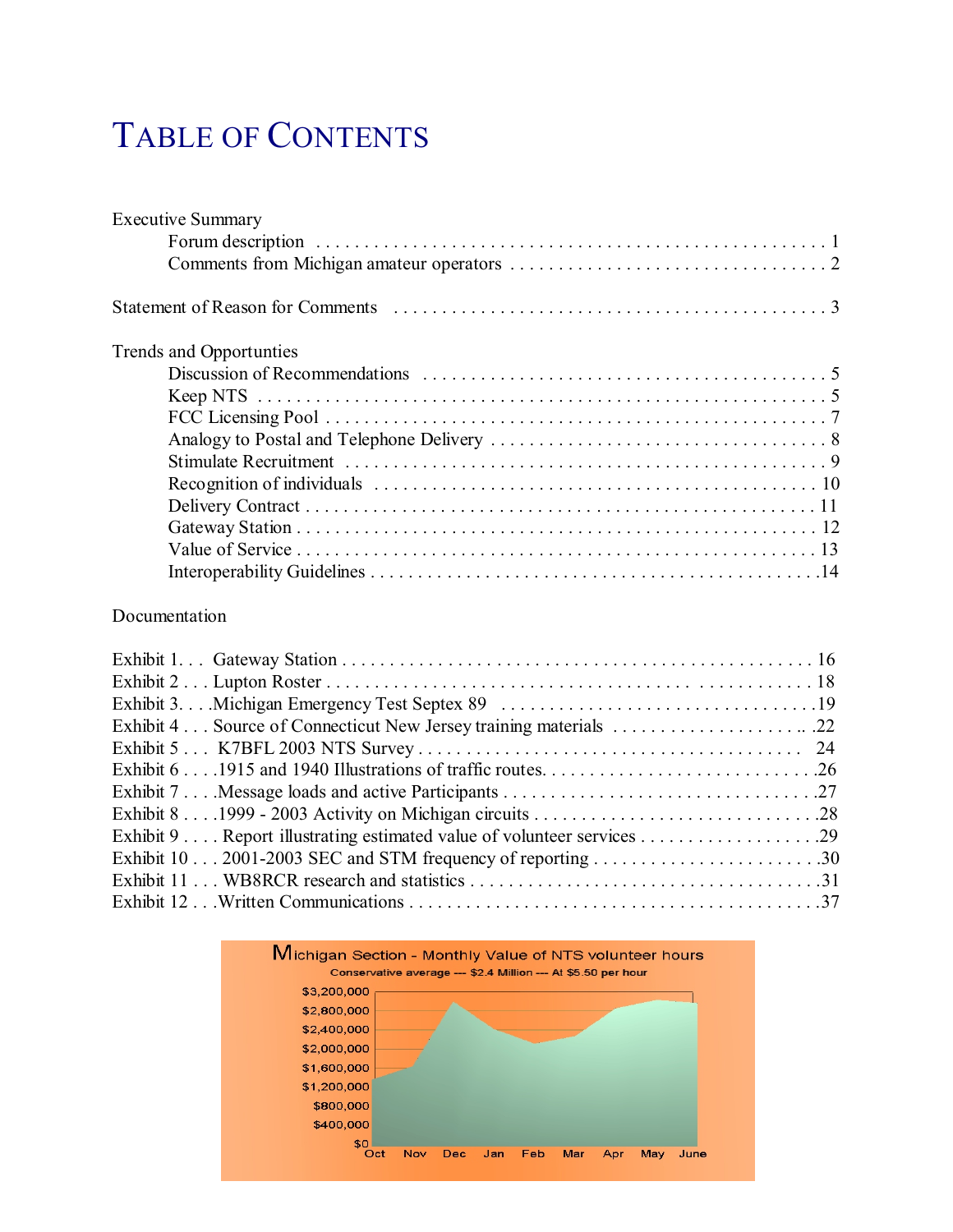## EXECUTIVE SUMMARY

On July 12, 2003 members of the ARRL Section leadership and ARPSC community gathered at the *Woodlands Campgrounds* near Lupton, Michigan. Those present were participating in an annual four day retreat hosted by Michigan Section Leadership.

The gathering is open to all amateur radio operators interested in public service and the ARRL. It is widely publicized on amateur radio nets, through e-mail distributions and in ARRL meetings held prior to the event. Attendees usually include individuals from Michigan, Ohio and Kentucky.

Activities at the retreat typically include presentations on topics of current interest, training programs, meetings of Michigan Section officials, a Great Lakes Division meeting and various recreational activities. The 2003 outing included a forum where opinions were solicited for this written communication.

This document was developed as a method of conveying to ARRL officials opinions concerning the National Traffic System (NTS). It was written by K8CQF, Michigan's STM with assistance of the STM staff. They include special work by Assistant STMs John McDonough WB8RCR and Dennis Wilkinson, VE3EUI and Saginaw County Michigan AEC Rick Schattilly, KC8VOA.

Information contained herein was circulated among Michigan ARRL leadership officials. The document and contains copies of well known background material on the NTS, results of original research, and written comments received from individuals. Opinions for the document were solicited on-the-air, at the forum and via internet electronic mail. We were particularly delighted to have the benefit of leaders from the Ohio and Kentucky Sections being present during deliberations.

As a result of efforts just described, nine suggestions are being forwarded ARRL. The suggestions are: 1) the NTS is an important component of amateur radio and should not be abolished; 2) questions relevant to the operation of amateur radio communication networks and emergency message handling should be included in the FCC's test question pool for amateur radio licenses; 3) amateur radio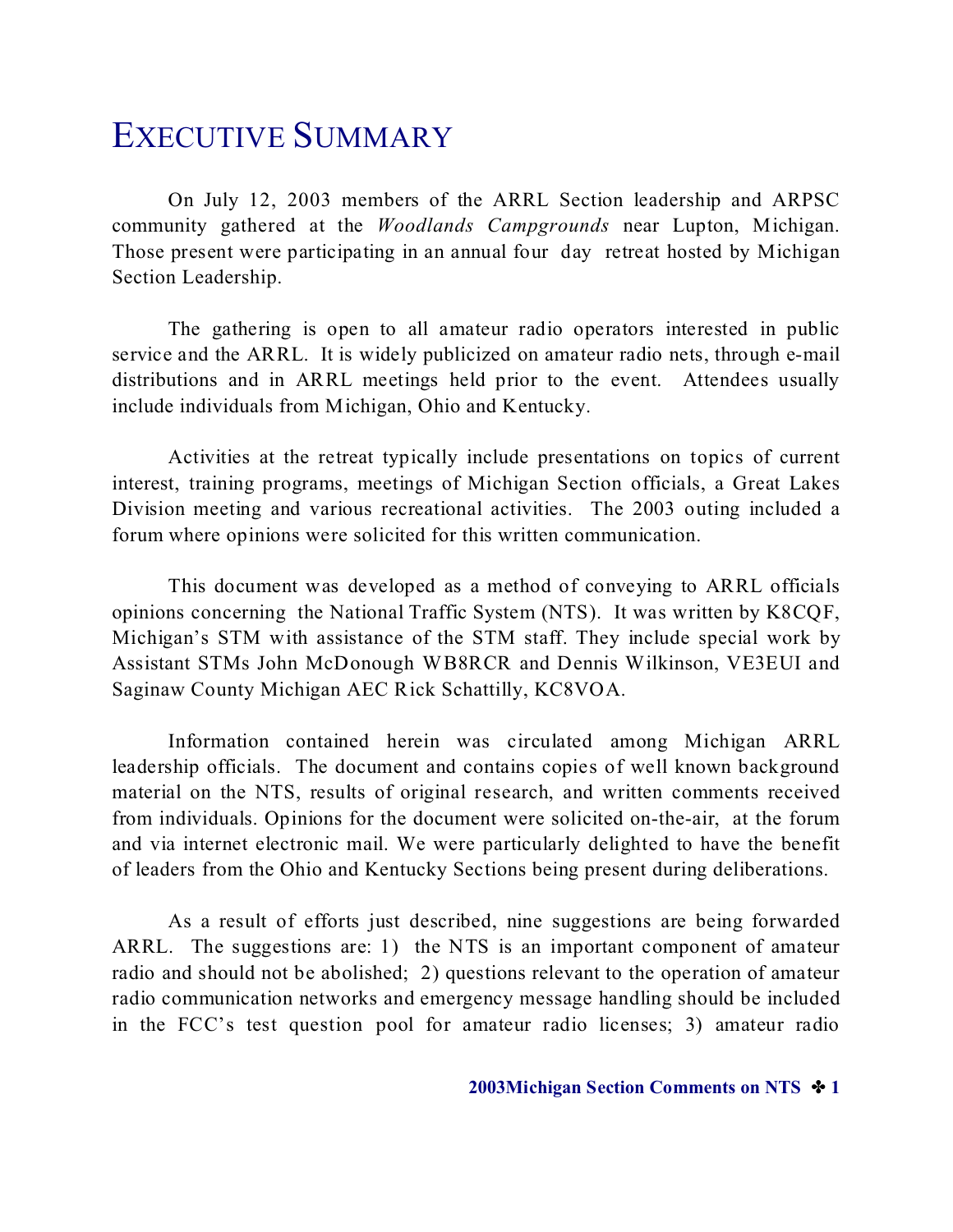operators should be aware that delivering messages via internet e-mail is analogous to delivery via telephone or postal service ; 4) the group acknowledges that the pool of amateur radio operators may be declining slightly and it is our recommendation that recruitment activity for NTS participation be increased; 5) there should be an attempt to more frequently publicly recognize the contributions of individual NTS operators; 6) amateur radio operators participating in the NTS should be clearly informed that by accepting a message for service they have entered into a "contract" to properly handle the message; 7) it is recommended that ARRL national leaders adopted the concept of a "Gateway" station for each section; 8) it is recommended that those with oversight of NTS activities estimate a minimum dollar value of the contribution NTS volunteers provide to our country and within ARRL Sections each year and distribute the information; 9) it is recommended that national guidelines be established to address issues of "interoperability" as outlined herein.

Elaboration and supporting documentation comprise the body of the report. In addition to the wonderful work of Michigan's amateur radio community and Mr. Steve Ewald of the ARRL, we gratefully acknowledge hams from from Connecticut, Ohio, New Jersey, North Carolina and Texas who've contributed to this report through their labors both past and present.



### **ARRL Field Organization Appointments**

**According to a search of amateur radio statistics shown at QRZ.com on February 1, 2003 there were a total of 622,962 licensed operators issued to the US and its possessions. The 8,962 field appointees represent about 1.4 percent of that base and about 6 percent of the ARRL membership. Michigan's 2000 ARPSC volunteers represent about 10 percent of its licensed amateur radio population.**

**2003Michigan Section Comments on NTS**  $\cdot$  **2**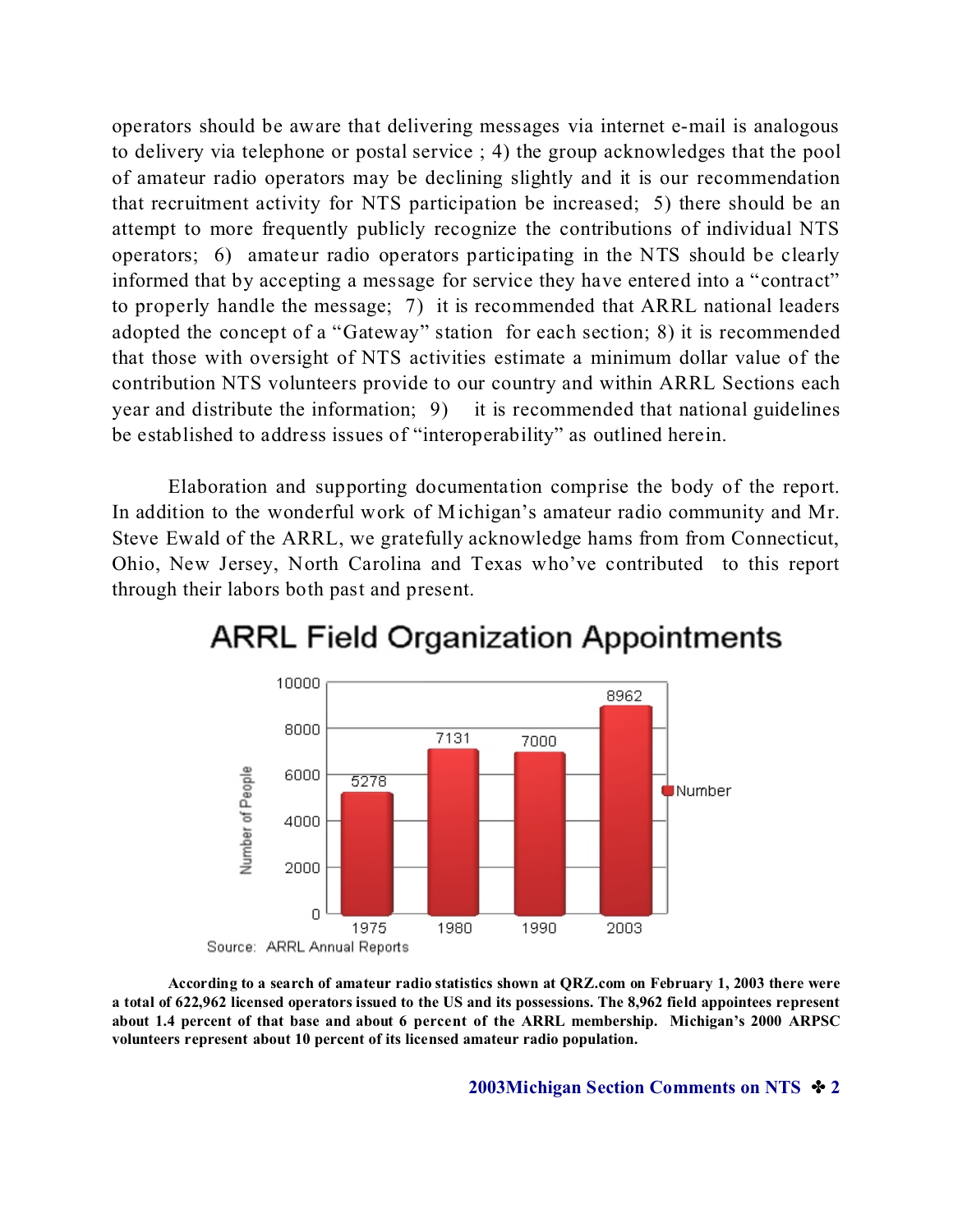### STATEMENT OF REASON FOR COMMENTS

A suggestion has been laid on the table. "The National Traffic System doesn't deserve our support...traffic counts are down and the system concept is one hundred years old."

#### The question before us is: How shall we proceed?

"The aim of argument or of discussion should not be victory, but progress." Joseph Joubert

"No problem can stand the assault of sustained thinking." Voltaire

#### Trends and Opportunities

There is a sense of "change"blowing in the wind. Powerful social and technological forces have greatly influenced how we live and communicate. This "change" in our world has many facets. Even though trends associated with it seem unclear, responses are needed and important actions must be taken.

For example, the new terrorist threat to the United States coupled with great leaps in modern communication technology have led individual amateur radio operators, various organizations and leaders within those organizations to examine how to best communicate in times of emergency.

At the same time, interviews with knowledgeable parties and searches of records from various data sources suggest that the number of active amateur radio operators in the US is declining. ARRL membership seems to have declined only slightly or it may have plateaued. Surprisingly, however, the number of individual amateurs